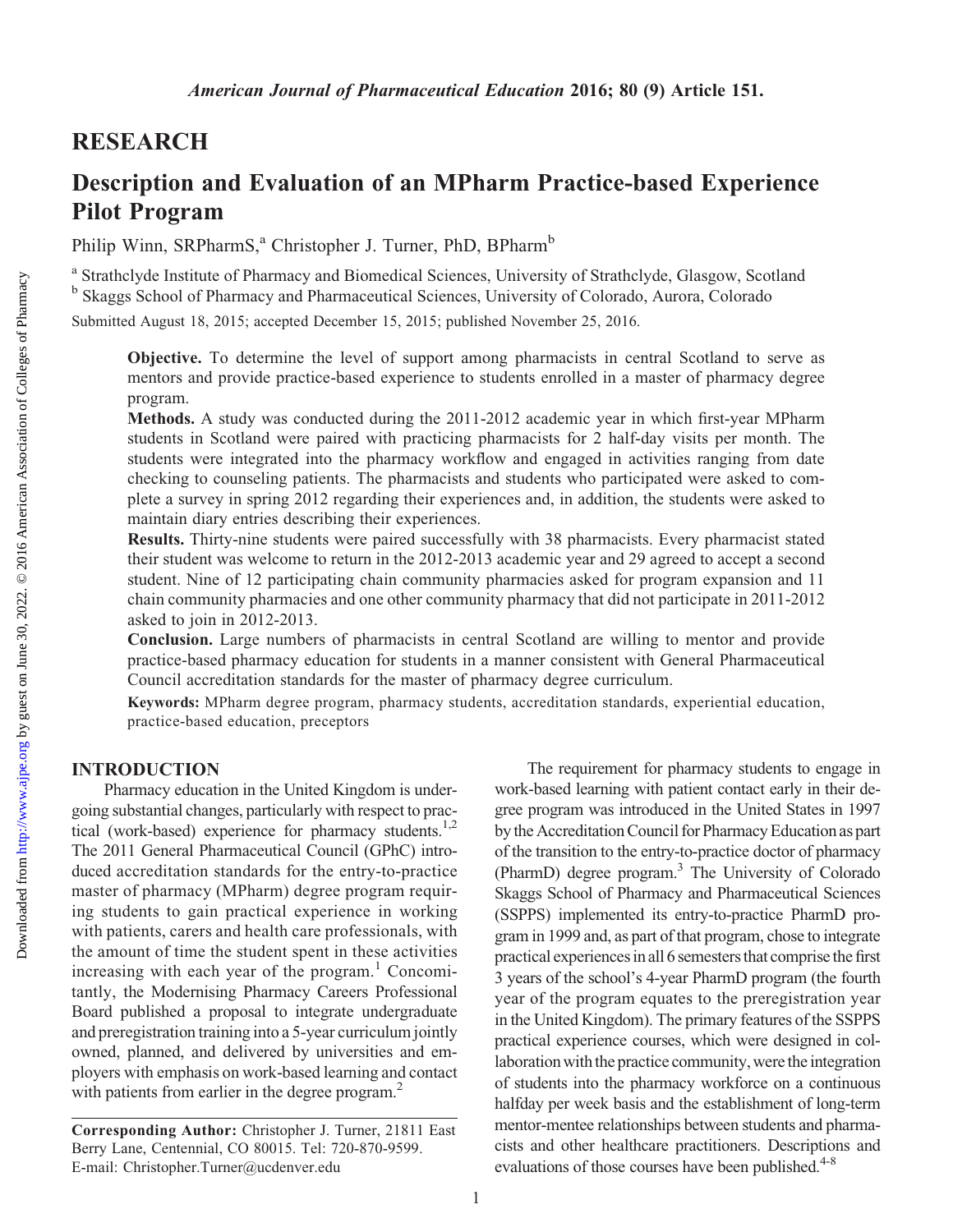#### American Journal of Pharmaceutical Education 2016; 80 (9) Article 151.

In this paper, we describe and evaluate a pilot MPharm practical experience program in the Strathclyde Institute of Pharmacy and Biomedical Sciences (SIPBS) in Glasgow, Scotland, based on the model employed by SSPPS. The primary goal of the study was to provide guidance to SIPBS for the inclusion of practical experiences in its MPharm degree program. The primary objective was to gauge the support of the pharmacy practice community in central Scotland for providing practical experiences for students in the MPharm program. The study constituted a sabbatical project for one author (CJT), comprised of a full-time year (2011-2012) and four 2-week visits to Scotland in 2012-2013.

#### METHODS

Volunteer community and hospital pharmacists in central Scotland were paired with volunteer first-year MPharm students during the 2011-2012 academic year. The purpose of the study was explained to the class by the investigators in a face-to-face meeting at the start of the year. The students were asked to volunteer for two 3-hour practice site visits per month as a cocurricular activity. Volunteers were told that they would complete activities chosen by their pharmacist mentor (the term used in the US is preceptor, which better captures the teaching relationship over and above the coaching that a mentor might deliver); submit diary entries after each visit; complete a questionnaire about their experiences at the end of the academic year; be free to ask questions and to withdraw from the pilot program at any time without penalty; and be reimbursed for their travel expenses but not be paid for their work. Students who chose to volunteer were asked for their preferences with respect to practice site location and type (community or hospital pharmacy or no preference).

Two methods were used to recruit community and hospital pharmacists to participate in the program. Meetings were sought with National Health Service (NHS) board pharmacy administrators, owners of community pharmacies, and district/regional managers of national community pharmacy companies with established contacts with SIPBS. The purpose of the meetings was to describe the purpose and the details of the pilot project, request permission to approach individual pharmacists, and ask for suggestions for pharmacists to approach. Community pharmacists with no established contact with SIPBS were approached through Community Pharmacy Scotland (CPS). The CPS board of directors supported the pilot program and disseminated information to its membership about the program and contact information for the investigators. Permission to make a site visit was sought from CPS members who contacted the investigators. Site visits were used to discuss the pilot program

within the context of the 2011 GPhC MPharm accreditation standards.

Community and hospital pharmacists were asked to be a preceptor for one first-year MPharm student for two 3-hour visits per month during the academic year, with the day and time of individual visits to be arranged with the student. They were asked to integrate their student into the pharmacy workflow; establish a mentor-mentee relationship with their student to support learning; use their best judgment to give their student a steadily increasing breadth and depth of workplace experiences; and not pay students for their work. The volunteer preceptors were told that they were free to ask questions, were free to withdraw from the pilot program at any time, and would be asked to complete a questionnaire at the end of the academic year. Given that the primary goal of the study was to provide guidance to SIPBS, the preceptors were deliberately left to decide for themselves what activities they thought appropriate for the students.

Recruitment of community pharmacists was halted when all students who requested a community pharmacy placement were paired with a community pharmacist. Hospital pharmacy preceptors were recruited and students were paired with them throughout the 2011-2012 academic year. The investigators' strategy was to involve as many different hospitals and community pharmacy companies as possible. The student/pharmacist pairings constituted demonstration projects for the participating hospitals and community pharmacy companies and those participants were contacted at the end of the 2011-2012 academic year to determine their interest in expanding the study in the 2012-2013 academic year. Those wishing expansion were asked for the names and contact information of other pharmacists to approach. In addition, community pharmacies in central Scotland that did not participate in 2011-2012 were contacted to determine their interest in participating in 2012-2013 and for suggestions for other pharmacists to contact.

A concomitant study was conducted to validate and complement the findings of this study. Researchers from the School of Psychological Sciences and Health, University of Strathclyde, were contracted to undertake an independent qualitative evaluation of the project based on one-on-one confidential interviews with volunteer pharmacists and students. The results of that qualitative evaluation will be published separately.

#### **RESULTS**

Information on the numbers of students, NHS boards, community pharmacy companies and community and hospital pharmacists who participated in the 2011-2012 project is presented in Table 1. Sixty-five of 154 (42%) students in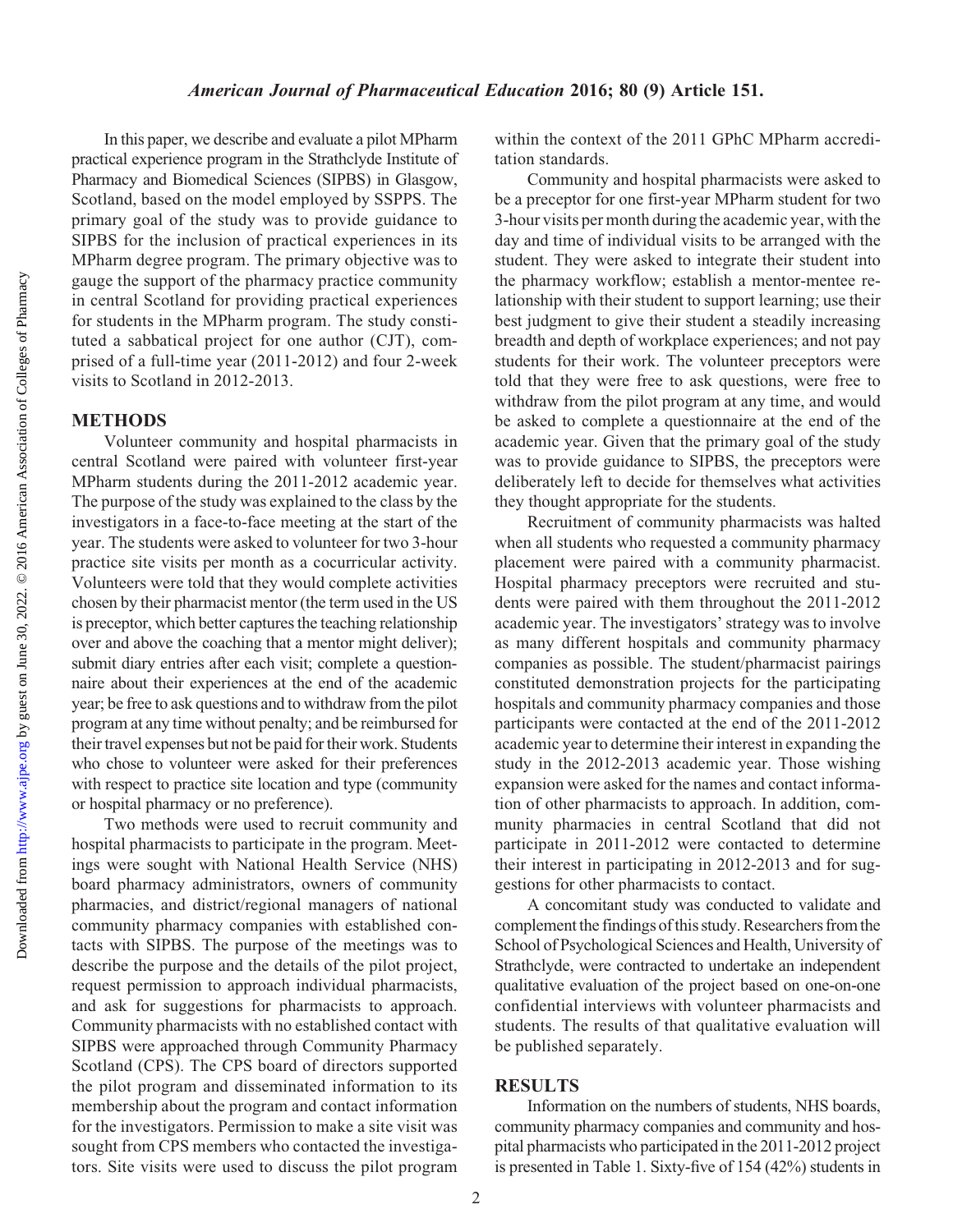Table 1. Participants in a Study to Determine the Willingness of Pharmacists in Central Scotland to Serve as Mentors for Students Enrolled in a Master of Pharmacy Degree Program

| Group                             | Participants |  |
|-----------------------------------|--------------|--|
| First-year MPharm class           |              |  |
| Class size, No.                   | 154          |  |
| Student Volunteers, No. (%)       | 65 (42)      |  |
| National Health Service Boards    |              |  |
| Asked to participate, No.         | 6            |  |
| Gave permission to contact        | 4 (66)       |  |
| pharmacists, No. (%)              |              |  |
| Community pharmacy companies      |              |  |
| Asked to participate, No.         | 18           |  |
| Gave permission to contact        | 18 (100)     |  |
| pharmacists, No. (%)              |              |  |
| Community pharmacists             |              |  |
| Asked to participate, No.         | 29           |  |
| Agreed to participate, No. $(\%)$ | 29 (100)     |  |
| Hospital pharmacists              |              |  |
| Asked to participate, No.         | 11           |  |
| Agreed to participate, No. $(\%)$ |              |  |
|                                   |              |  |

the 2011-2012 first-year SIPBS MPharm class volunteered for the pilot program. By the end of the 2011-2012 academic-year, 39 students were paired with 29 community pharmacists and nine hospital pharmacists (one community pharmacist supervised two students). The recruitment of community pharmacists was much easier and faster than hospital pharmacists. All students who expressed interest in community pharmacy practice were paired with a community pharmacist within a few months, but by the end of the 2011-2012 academic year, the recruitment of hospital pharmacists was insufficient to accommodate all the students who requested a hospital placement.

All the NHS board representatives who were interviewed expressed interest in the pilot program; however, some expressed concerns over what they perceived as adding to pharmacists' workload. The number of student visits reported by the participating pharmacists at the end of the 2011-2012 academic year is shown in Figure 1. The average number of visits for hospital-based students (not shown) was limited in comparison to community pharmacy-based students by the time needed to meet site administrative requirements including Disclosure Scotland certification. Some student/hospital preceptor pairs, particularly those distant from SIPBS, chose to complete visits after the end of the academic year (ie, during the summer vacation period).

Table 2 presents information on the NHS boards, community pharmacy companies and community and hospital pharmacists interviewed after the end of the 2011-2012 academic year. Every pharmacist who mentored a student in 2011-2012 stated that their student would be welcome



Figure 1. Number of Practice Site Visits Accumulated by Individual Students in the 2011-12 Academic Year.

back for two 3-hour visits per month for another year (2012-2013) and three-fourths stated they were willing to accept a new first-year student in addition to welcoming their returning student. Most stipulated that the 2 students should not be at the site on the same day and time for logistical reasons. All NHS boards and all but one community pharmacy company stated they were willing to continue the pilot project for a second year. Nine of 12 participating regional and national chain community pharmacy companies asked for program expansion and 12 community pharmacy companies that did not participate in 2011-2012 asked to join the program for 2012-2013.

The community pharmacies wishing to expand their involvement in or join the pilot program in 2012-2013 gave contact information for multiple pharmacies and, in the time available to the investigators, 89 pharmacists who did not participate in 2011-2012 were interviewed. All but one agreed to mentor MPharm students for a year-long series of two 3-hour visits per month and, collectively, offered places for 167 students (Table 2). The students who volunteered for the pilot program requested practice sites in the areas served by NHS Ayrshire and Arran, NHS Borders, NHS Forth Valley, NHS Greater Glasgow and Clyde, NHS Lanarkshire and NHS Lothian. The community pharmacists interviewed represented 14% of the community pharmacies in those geographic areas.

Twenty-three students submitted 137 diary entries describing individual practice site visits. In 61%, 56%, and 54% of the diary entries, the students reported that the visit reinforced previous learning, the visit provided new learning, and the activities undertaken were useful to the practice site, respectively. The students' diary entries were collated to establish the range of tasks and responsibilities that their preceptors assigned to them during the course of the 2011-2012 academic year (Table 3). The diary entries showed that the students were given a broad variety of tasks and responsibilities ranging from simple (eg, expiry date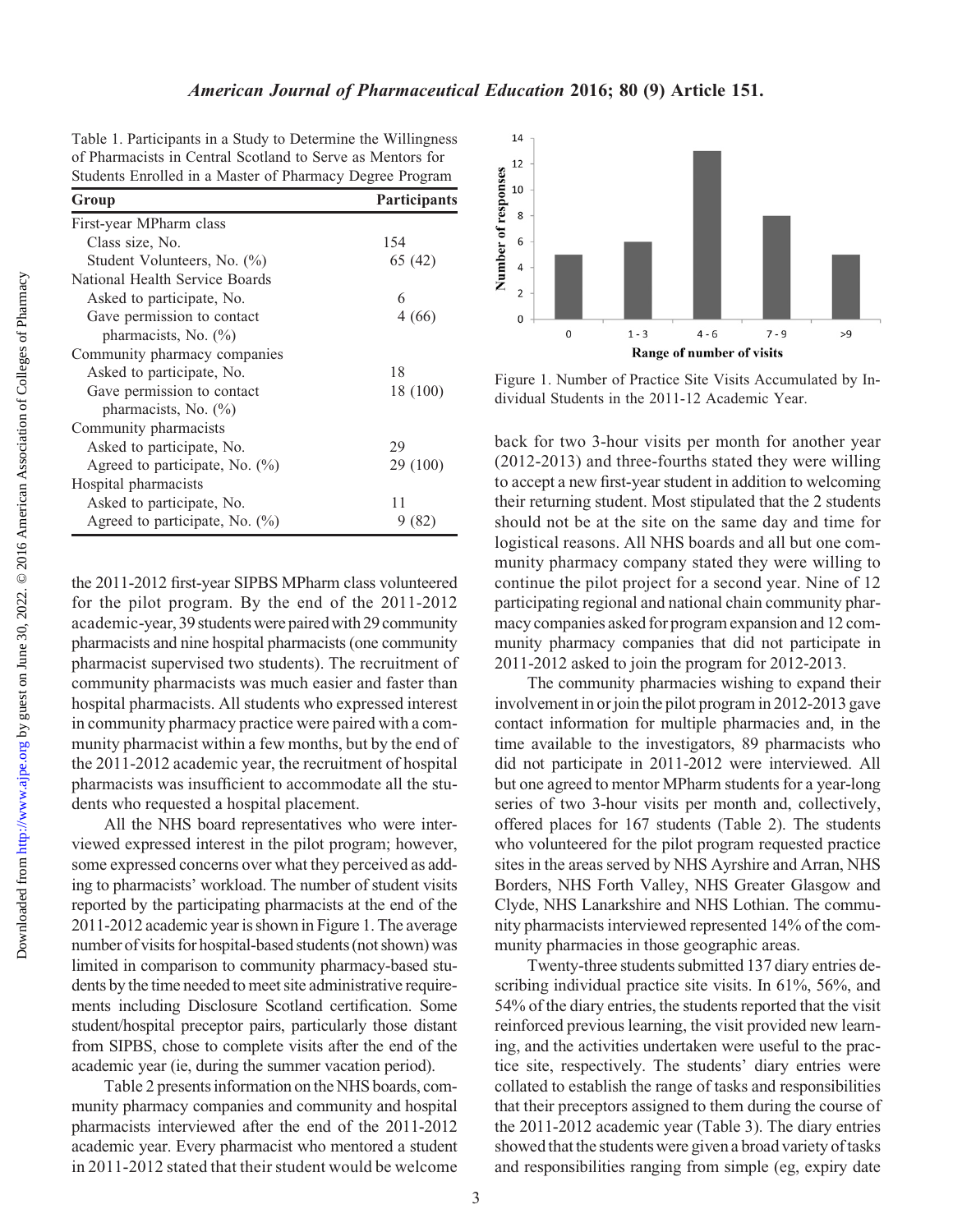Table 2. 2012-13 Participation by NHS Boards, Community Pharmacy Companies and Community and Hospital Pharmacists

| Group                                                                                                                                                                                             |                |
|---------------------------------------------------------------------------------------------------------------------------------------------------------------------------------------------------|----------------|
| Community pharmacists                                                                                                                                                                             |                |
| Asked at the end of the 2011-12 academic year if student welcome to return for a second year, No.                                                                                                 | 29             |
| Agreed to the above request, No. $(\%)$                                                                                                                                                           |                |
| Asked at the end of the 2011-12 academic year if willing to host a new $1st$ year student in addition to<br>$2nd$ year student returning from 2011-12, No.                                        | 29 (100)<br>29 |
| Agreed to the above request, No. $(\% )$                                                                                                                                                          | 24 (83)        |
| Pharmacists who did not participate in 2011-12 asked in 2012-13 if willing to host a $1st$ year pharmacy<br>student, No.                                                                          | 89             |
| Agreed to the above request, No. $(\%)$                                                                                                                                                           | 88 (99%)       |
| Pharmacists who did not participate in 2011-12 asked in 2012-13 if willing to host a 2 <sup>nd</sup> year pharmacy<br>student in addition to hosting a 1 <sup>st</sup> year pharmacy student, No. | 89             |
| Agreed to the above request, No. $(\%)$                                                                                                                                                           | 79 (89%)       |
| Hospital pharmacists                                                                                                                                                                              |                |
| Asked at the end of the 2011-12 academic year if student welcome to return for a second year, No.                                                                                                 | 9              |
| Agreed to the above request, No. $(\% )$                                                                                                                                                          |                |
| Asked at the end of the 2011-12 academic year if willing to host a new $1st$ year student in addition to<br>$2nd$ year student returning from 2011-12, No.                                        | 9              |
| Agreed to the above request, No. $(\%)$                                                                                                                                                           | 5(56%)         |
| NHS Boards                                                                                                                                                                                        |                |
| 2011-12 participants asked to expand participation, No.                                                                                                                                           | $\overline{4}$ |
| Agreed to the above request, No. $(\%)$                                                                                                                                                           | 3(75)          |
| Chain community pharmacy companies                                                                                                                                                                |                |
| 2011-12 participants asked to expand participation, No                                                                                                                                            | 12             |
| Agreed to the above request, No. $(\% )$                                                                                                                                                          | 9(75)          |
| New entities asked to participate in 2012-13, No                                                                                                                                                  | $13*$          |
| Agreed to the above request, No. $(\%)$                                                                                                                                                           | $12(92)*$      |

\*includes 1 non-chain pharmacy

checking) to complex tasks (eg, patient counseling). Other results from the students' diary entries will be published separately.

Thirty-one of 38 preceptors surveyed at the end of the 2011-2012 academic year submitted responses (81% response rate). Eighty-one percent of them strongly agreed or agreed that it is important for students to have practicebased experiences as a core (required) element in their first-year MPharm program. Eighty-one percent of preceptors also indicated that the optimum length of a practice site visit by a first-year MPharm student was either 3 or 4 hours. All but one preceptor (37/38) stated they would encourage other pharmacists to host a year-long series of half-day visits by a first-year MPharm student. The preceptors' opinions regarding the optimum number of practice site visits are shown in Figure 2. Community pharmacists in comparison to hospital pharmacists preferred more frequent visits (60% of community pharmacists preferred weekly or twice monthly visits).

The preceptors' responses to other survey questions are presented in Table 4. Preceptors reported that they derived self-satisfaction from mentoring/supervising students; the visits were beneficial to the students' education; the students

were keen to learn and responsive to constructive feedback; the students gained experience in interacting with patients; and the students were successful over the course of their visits in accepting greater responsibilities and undertaking more difficult tasks. They reported they were confident that first-year MPharm students could be successfully integrated into normal pharmacy workflow. Sixty percent of preceptors reported that their student always visited on the same day of the week and at the same time of day, while the other 40% reported that their students visited on different days of the week and different times of the day.

Twenty-four of 39 students (61%) surveyed at the end of 2011-2012 academic-year submitted responses. The most likely explanation for the lower student response rate compared with the 81% preceptor response rate was that the students were focused on preparing for end-of-year MPharm examinations rather than on voluntary participation in a research study. Ninety-two percent of the students who submitted responses strongly agreed or agreed that it was important for students to have practice-based experiences as a core (required) element in their first-year MPharm program (5-point scale: strongly agree, agree, neutral, disagree, strongly disagree). Eighty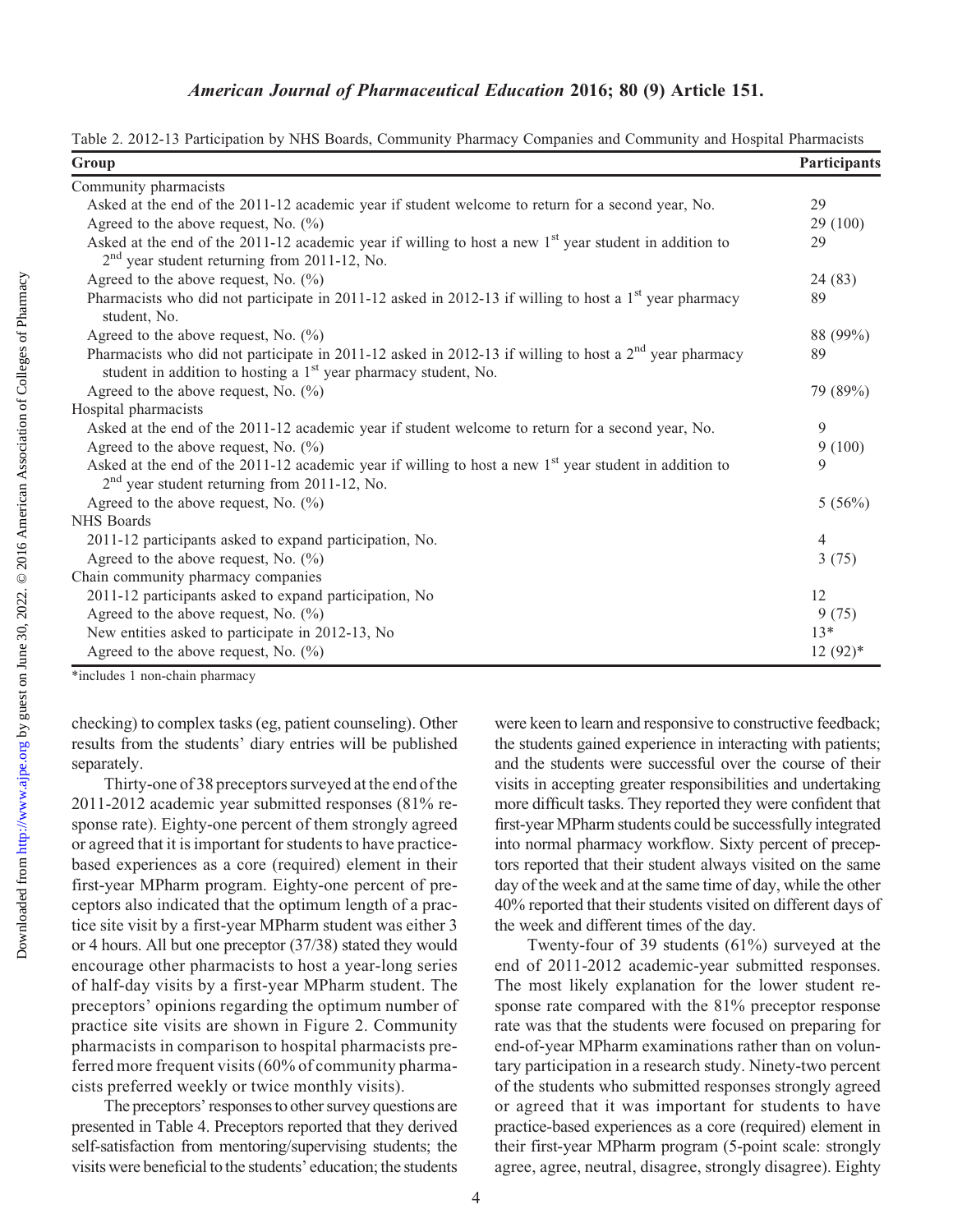#### American Journal of Pharmaceutical Education 2016; 80 (9) Article 151.

| Table 3. Information Abstracted from Students' Diaries |
|--------------------------------------------------------|
|--------------------------------------------------------|

| Orientation                  | Read and signed "Standard Operating Procedure" documents:                                      |
|------------------------------|------------------------------------------------------------------------------------------------|
|                              | introduced to pharmacy staff.                                                                  |
| Dispensing Process           | Greeted patients and received prescriptions: checked prescription orders for legal             |
|                              | compliance: reviewed patients' medical and medication histories and laboratory results:        |
|                              | checked for drug interactions: scanned prescription barcodes: generated prescription labels:   |
|                              | selected medicine from stock shelves: counted/measured medications: reconstituted              |
|                              | medications: packaged and labeled prescriptions: filled "Dosset" boxes: prepared "owed"        |
|                              | medications: signed prescriptions (as appropriate to document role in dispensing process):     |
|                              | selected information pamphlets for inclusion with dispensed medication: handed off work for    |
|                              | technician and pharmacist checking: stored prescriptions for collection by patient: handed out |
|                              | prescriptions to patients: dispensed private prescriptions.                                    |
| Stock control                | Ordered medicines from suppliers: reconciled deliveries of medications with invoices: shelved  |
|                              | new stock: filed invoices: re-shelved bulk stock after completion of dispensing process:       |
|                              | priced and shelved self-care products: date checked stock: completed controlled drug counts:   |
|                              | wrote entries in controlled drug register: destroyed controlled drugs.                         |
| Pharmacist care/Patient      | Served customers: answered telephone calls: completed follow-up telephone calls to patients:   |
| interactions                 | gave advice on over-the-counter medication as instructed by the pharmacist: completed          |
|                              | diabetes and blood pressure checks under supervision.                                          |
| Specific learning activities | Learned range of formulations in which medications are manufactured: operation of medication   |
|                              | administration devices (e.g. metered-dose inhalers): range of pharmacy services (e.g. smoking  |
|                              | cessation service): drug information resources: pharmacy abbreviations: accounting procedures: |
|                              | aseptic techniques: mathematical calculations.                                                 |

percent stated that the optimum length of a practice site visit by a first-year MPharm student was 3 or 4 hours. The students expressed a clear preference for two visits per month (Figure 2). All the respondents stated that they would encourage other first-year MPharm students to undertake a year-long series of half-day practice site visits.

The students' responses to other survey questions are presented in Table 5. Those responses provide evidence that the students derived satisfaction from their practice site activities. They believed their experiences were valuable to their education and that they were successfully integrated into the practice site workflow. They reported increases in their confidence to practice pharmacy, in their pharmacy practice knowledge, and in their ability to accept greater responsibilities and undertake difficult tasks. They reported greater progress in developing their ability to interact with practice site



Figure 2. Preceptor and Student Preferences for Frequency of Practice Site Visits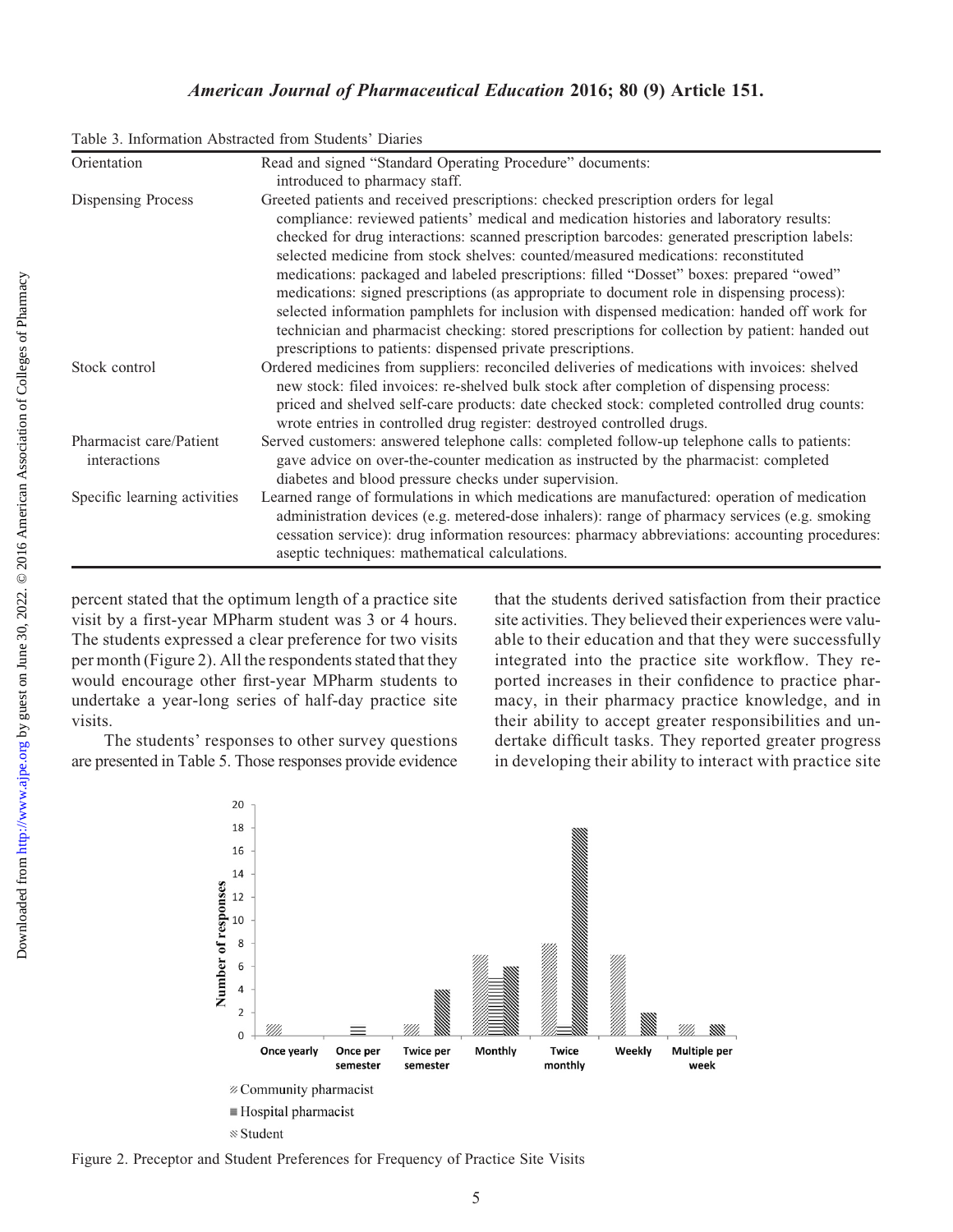## American Journal of Pharmaceutical Education 2016; 80 (9) Article 151.

|                                                                                                                                                                                | Mean (SD)   |
|--------------------------------------------------------------------------------------------------------------------------------------------------------------------------------|-------------|
| Level of self-satisfaction derived from mentoring a student $(1 = no$ satisfaction                                                                                             | 7.1(2.1)    |
| and $10 =$ great satisfaction).                                                                                                                                                |             |
| Value of visits in terms of student's pharmacy education $(1 = no$ value and $10 =$ great value).                                                                              | 7.6 $(1.5)$ |
| Progress made by the student over the course of her/his practice site visits in undertaking increasingly<br>difficult tasks.                                                   | 7.3(1.6)    |
| Progress made by the student in her/his ability to accept greater responsibilities.                                                                                            | 6.8(1.9)    |
| Progress made by the student in developing her/his self-confidence to practice pharmacy.                                                                                       | 6.8(1.7)    |
| Progress made by the student in developing her/his ability to interact with patients.                                                                                          | 5.8(2.1)    |
| Progress made by the student in developing her/his pharmacy practice knowledge (e.g. drug names and<br>indications).                                                           | 6.1 $(1.8)$ |
| Students commitment to learning $(1 = no$ commitment and $10 =$ great commitment).                                                                                             | 8.4(1.4)    |
| Students responsiveness to constructive feedback $(1 = not$ responsive and $10 =$ very responsive).                                                                            | 8.3(1.5)    |
| Level of confidence that a 1 <sup>st</sup> -year MPharm student can be successfully integrated in normal pharmacy workflow<br>$(1 = no confidence and 10 = great confidence).$ | 7.9(1.7)    |

Table 4. Pharmacists' Opinions Regarding their Involvement in the Project and their Assessment of Student Performance\*

## $\overline{N=31}$

\*Responses were assessed on a 10-point scale where, unless otherwise stated,  $1 =$  no progress and  $10 =$  substantial progress over the course of the student's practice site visits

employees than with patients and members of the public. They reported that the preceptors were committed to the students' education and provided valuable mentoring.

### DISCUSSION

The results of this study demonstrate a successful collaboration between a US university and a Scottish university regarding the education of pharmacy students. The societal pressure for pharmacists to play a greater role in disease prevention, health promotion, and the safe, effective, and economical use of medications is international in nature. In responding to that pressure, it is important for pharmacy colleges and schools to collaborate not only locally and nationally but also internationally in the education of pharmacy students, regardless of the differences in health care systems between countries.

The results provide guidance for the integration of pharmacy practice-based experiences in the MPharm curriculum. The results also demonstrate that large numbers

Table 5. Students' Opinions Regarding their Involvement in the Project and their Self-Assessment of their Performance\*

|                                                                                                   | Mean (SD) |
|---------------------------------------------------------------------------------------------------|-----------|
| Level of self-satisfaction derived from practice site activities $(1 = no$ satisfaction           | 8.0(2.0)  |
| and $10 =$ great satisfaction).                                                                   |           |
| Value of visits in terms of student's pharmacy education $(1 = no$ value and $10 = green$ value). | 8.9(1.4)  |
| Progress made by the student over the course of her/his practice site visits in undertaking       | 6.8(2.0)  |
| increasingly difficult tasks.                                                                     |           |
| Progress made by the student in her/his ability to accept greater responsibilities.               | 6.7(2.1)  |
| Progress made by the student in developing her/his self-confidence to practice pharmacy.          | 7.7(1.3)  |
| Progress made by the student in developing her/his ability to interact with patients.             | 5.1(2.8)  |
| Progress made by the student in developing her/his ability to interact with practice site         | 8.3(1.4)  |
| employees/personnel.                                                                              |           |
| Progress made by the student in developing her/his pharmacy practice knowledge                    | 7.7(1.9)  |
| (e.g. drug names and indications).                                                                |           |
| Level of preceptor's commitment to student learning $(1 = no$ commitment and                      | 9.0(1.6)  |
| $10 =$ great commitment).                                                                         |           |
| Value of the feedback given by preceptor $(1 = no$ value and $10 =$ great value).                 | 6.9(2.3)  |
| Level of confidence that student was successfully integrated in normal pharmacy workflow          |           |
| $(1 = no confidence and 10 = great confidence).$                                                  |           |

 $N=4$ 

Downloaded from

\*Responses were assessed on a 10-point scale where, unless otherwise stated,  $1 =$  no progress and  $10 =$  substantial progress over the course of the student's practice site visits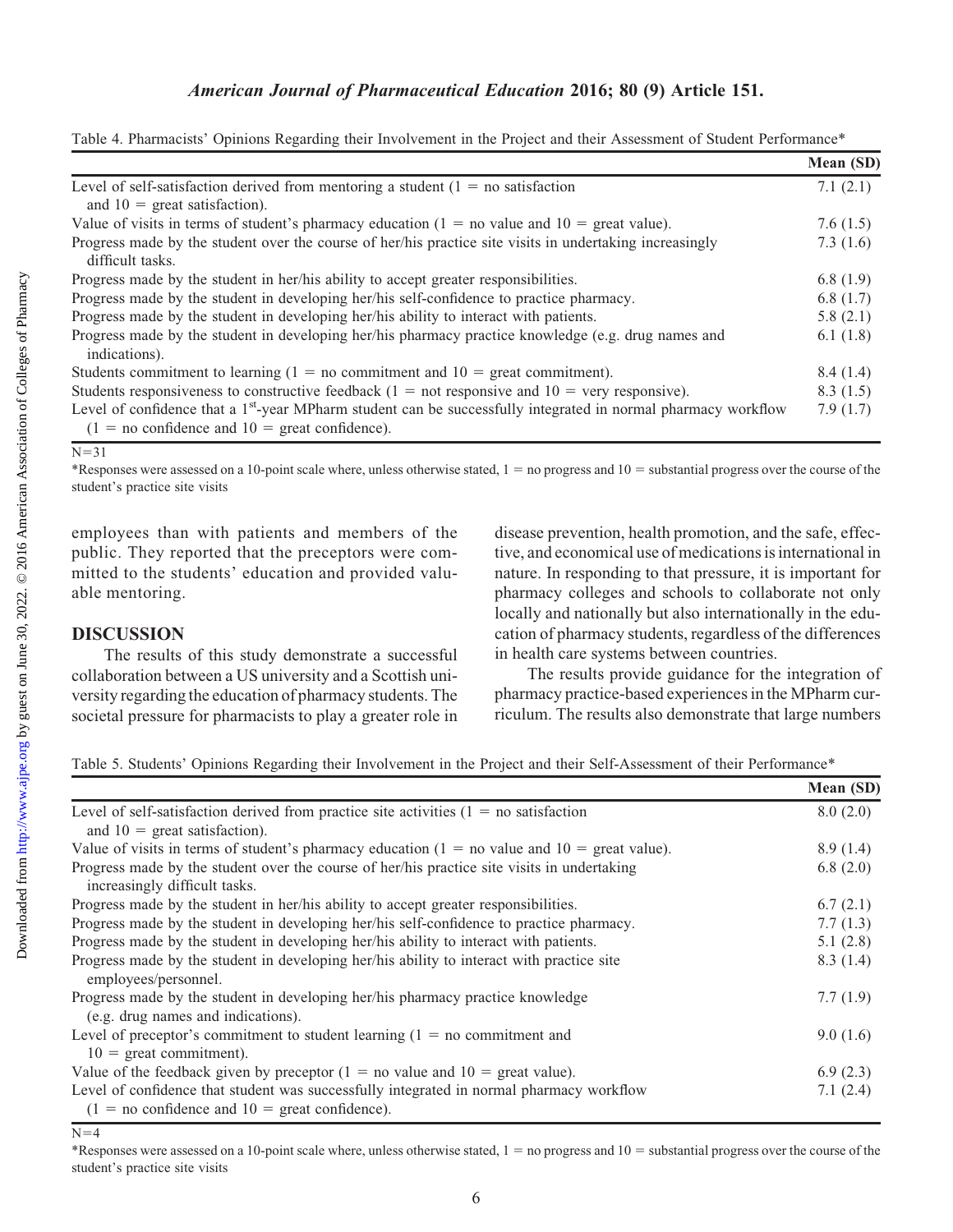Downloaded from

of community pharmacists in central Scotland are willing to support practice-based MPharm education if they are allowed to establish one-to-one mentor-mentee relationships with students and if students are integrated into the pharmacy workflow over a year-long series of half-day visits with flexibility to schedule the visits on different days of the week and at different times of day. The results demonstrate the range of experiences preceptors chose (ie, thought appropriate) for first-year MPharm students. Finally, the results demonstrate that MPharm students appreciate the importance of practice-based experience.

The findings from this pilot program are consistent with those in the published literature, ie, that practicebased education is mutually beneficial to students and pharmacy practitioners.<sup>9,10</sup> This consistency in findings suggests that the SIPBS results are likely to be generalizable across the United Kingdom.

If students are to be competent to fulfill the responsibilities of a pharmacist at the time they become licensed pharmacists, they must be given practice site responsibilities during their training. Similarly, any practice site responsibility given to students must contribute to the achievements of the practice site. Skrabal and colleagues state that "the expectation that student pharmacists can and do contribute to a pharmacy practice site underscores the return on investment of time for the preceptors and sites, and this has become a standard philosophy among many schools today."  $9$  The expectation is further supported by the community pharmacists' preference for frequent practice site visits. Frequent visits give students the opportunity to hone existing knowledge and skills and to apply new knowledge and skills.

Frequent practice site visits permit experiential education to function on a mentor-mentee level. The survey data and the willingness of the preceptors to accept their students for a second year provide evidence that the preceptors formed long-term mentor-mentee relationships with their students and were invested in their education. Long-term mentor-mentee relationships are sustained if preceptors derive personal satisfaction from seeing their students develop as pharmacy practitioners and if students see that their preceptors are committed to their education.

The practical caveat for any university has to be the difference in scale between what was achieved in a pilot project and what would be required from both the university and pharmacy practitioners to deliver this form of learning over a 4-year degree program. Nevertheless, it is an important indicator of engagement by the profession with education that 126 separate pharmacies intimated that well over 200 placements were available, even though the investigators (in the time available to them) were able to visit only 14% of the community pharmacies

in the six NHS regions closest to SIPBS. Given the GPhC accreditation requirement to organize practice-based experiences that build year-on-year, logistics dictate that there will not be enough practice sites to host all of any university's MPharm students on a one-student-per-practice site model. However, if there is a personal and workforce advantage to hosting one student, then it can be argued that there is a greater advantage to hosting multiple students.

Several practical issues need further discussion. First, preceptors prefer to have the flexibility to change the day and/or time of students' practice site visits from week to week. To accommodate this, ideally students would have multiple windows in their weekly schedules when they could complete practice site visits and communicate with their preceptor about which timeslot was best. Second, based on 16 years of experience as a Director of Experiential Programs (CJT), practice-based education is more successful if students are paired with pharmacists close to the university or to their homes so that students will not spend an inordinate amount of time commuting. A full discussion of logistical issues associated with practice-based learning is beyond the scope of this paper, but it is worth noting that there is existing infrastructure in the United Kingdom to support such a program. $11,12$ NHS Education for Scotland matches MPharm graduates with community and hospital pre-registration places and the Pharmalife scheme in England and Wales matches MPharm graduates with hospital preregistration places.<sup>11,12</sup> Pharmacy schools in the United States have cooperated at the national and regional level in multiple ways. For example, the American Association of Colleges of Pharmacy offers the PharmCAS program at the national level to coordinate the pharmacy school admission process, and regional groups of schools have collaborated to streamline administrative aspects of practical experience programs and to provide preceptor development.<sup>13-15</sup>

A curriculum that is both science and practice-based provides timetabling challenges, but those challenges are routinely met by US colleges and schools of pharmacy. The results are consistent with the published literature that students can successfully undertake early practice experiences well before they have established an extensive schooltaught knowledge base.<sup>16</sup> Learning to *apply* knowledge and skills in practice settings is far more difficult than acquiring knowledge and skills. Thus, students need to have continuous practice-based exposure throughout their pharmacy education. Nonetheless, setting reasonable expectations is important, and the results of this study demonstrate what practitioners in central Scotland believe to be reasonable expectations for first-year MPharm students.

Expiry date checking and filling "Dosset" boxes are appropriate activities for MPharm students at the start of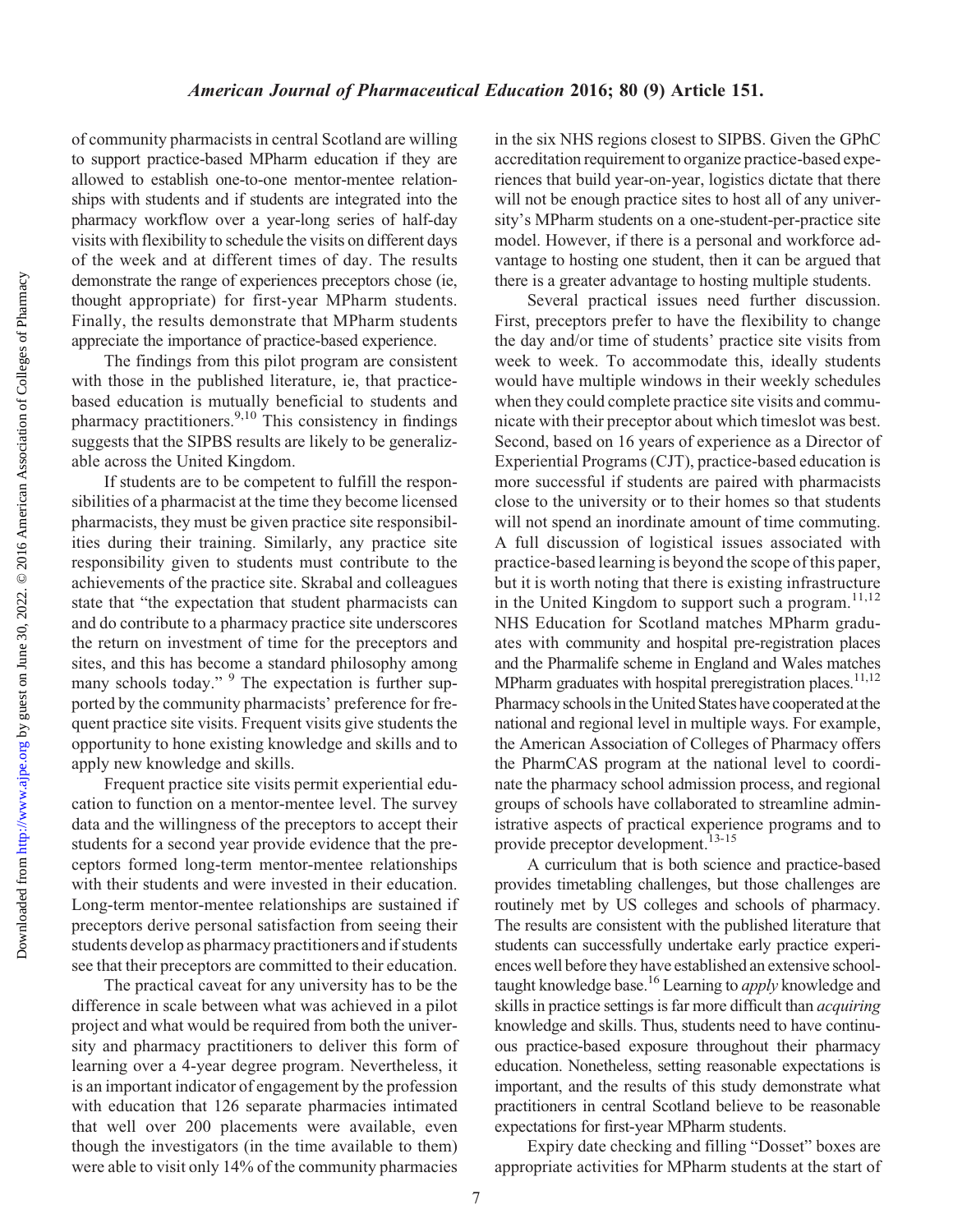Downloaded from

their first-year given that most will be nervous and need time to become socialized to the pharmacy practice environment. Following standard operating procedures, having students take in prescriptions and hand over dispensed medications are appropriate ways for them to gain experience interacting with patients. Ordering medications from suppliers and reconciling invoices are appropriate ways for students to gain their first experience with the business side of pharmacy. Reconstituting antibiotic suspensions is an appropriate way for students to gaintheir first experience in preparing medications. Immersion in the dispensing process is appropriate for first-year MPharm students.

The GPhC MPharm accreditation standards dictate that practice experiences must build year-on-year.<sup>1</sup> Accordingly, it will be important to determine what practitioners believe to be reasonable expectations not only for first-year MPharm students but also for all other years in the MPharm program with and without an integrated preregistration year. Given the proven ability of US PharmD students to  $\text{accept patient care responsibilities}, \text{8,17-21} \text{ MPharm students}$ also should have practice-based experience in counseling patients with respect to health promotion and disease prevention activities (eg, smoking cessation) and prescription and nonprescription medications (including the NHS minor ailment and chronic medication services).<sup>22-24</sup> Students will be more and more welcome in the practice environment if their usefulness and productivity increases throughout the MPharm program. Accordingly, pharmacy schools must integrate other elements of the MPharm curriculum with practice-based experiences such that students have continuously increasing knowledge and skill appropriate for their year in the MPharm program which they can apply in pharmacy practice settings.

### CONCLUSION

The study represents a successful international collaboration between two universities regarding entry-to-pharmacy practice curriculum design. The results demonstrate that pharmacy students and pharmacy practitioners in central Scotland see value in practice-based education throughout the MPharm curriculum and that large numbers of community pharmacists are willing to host students at their practice sites in long-term mentormentee relationships. The results provide guidance regarding the design and integration of practice-based experience courses in the MPharm curriculum.

## ACKNOWLEDGMENTS

This work was made possible with the help and encouragement of multiple individuals and health care entities. The authors, in particular, wish to thank the students and pharmacists who participated in the pilot project; Professor Graham Coombs who was SIPBS Head of Institute when the project was first conceived; Niall Coggans, Simon Mackay and Anne Boyter who were SIPBS Head of the MPharm Programme during the pilot project; Professor Norman Lannigan, NHS Greater Glasgow and Clyde; Community Pharmacy Scotland; NHS Education for Scotland; and the National Pharmacy Association. The study was supported by the University of Strathclyde Education Excellence Fund.

## **REFERENCES**

1. General Pharmaceutical Council. Future pharmacists: standards for the initial education and training of pharmacists May 2011. [http://](http://www.pharmacyregulation.org/sites/default/files/Standards%20for%20the%20initial%20education%20and%20training%20of%20pharmacists.pdf) [www.pharmacyregulation.org/sites/default/files/Standards%20for%](http://www.pharmacyregulation.org/sites/default/files/Standards%20for%20the%20initial%20education%20and%20training%20of%20pharmacists.pdf) [20the%20initial%20education%20and%20training%20of%](http://www.pharmacyregulation.org/sites/default/files/Standards%20for%20the%20initial%20education%20and%20training%20of%20pharmacists.pdf) [20pharmacists.pdf](http://www.pharmacyregulation.org/sites/default/files/Standards%20for%20the%20initial%20education%20and%20training%20of%20pharmacists.pdf).

2. Smith A, Darracott R. Modernizing pharmacy careers programme: review of pharmacist undergraduate training and proposals for reform. [https://www.hee.nhs.uk/sites/default/files/documents/](https://www.hee.nhs.uk/sites/default/files/documents/Pharmacist-pre-registration-training-proposals-for-reform.pdf) [Pharmacist-pre-registration-training-proposals-for-reform.pdf.](https://www.hee.nhs.uk/sites/default/files/documents/Pharmacist-pre-registration-training-proposals-for-reform.pdf)

3. Accreditation Council for Pharmacy Education. Accreditation standards and guidelines for the professional program in pharmacy leading to the doctor of pharmacy degree. Standards 2016. [https://](https://www.acpe-accredit.org/pdf/Standards2016FINAL.pdf) [www.acpe-accredit.org/pdf/Standards2016FINAL.pdf.](https://www.acpe-accredit.org/pdf/Standards2016FINAL.pdf)

4. Turner CJ, Jarvis C, Altiere R, Clark L. A patient focused and outcomes-based experiential course for first year pharmacy students. Am J Pharm Educ. 2000;64(3):312-319.

5. Turner CJ, Altiere R, Clark L, Dwinnell B, Barton AJ. An interdisciplinary introductory pharmacy practice experience course. Am J Pharm Educ. 2004;68(1):Article 10.

6. Jarvis C, James VL, Giles J, Turner CJ. Nutrition and nurturing: a service-learning nutrition pharmacy course. Am J Pharm Educ. 2004;68(2):Article 43.

7. Turner CJ, Altiere R, Clark L, Maffeo C, Valdez C. Competencybased introductory pharmacy practice experiential courses. Am J Pharm Educ. 2005;69(2):Article 21.

8. Turner CJ, Ellis S, Giles J, et al. An introductory pharmacy practice experience emphasizing student-administered vaccinations. Am J Pharm Educ. 2007;71(1):Article 3.

9. Skrabal MZ, Kahaleh AA, Nemire RE, et al. Preceptors' perspectives on benefits of precepting student pharmacists to students, preceptors and the profession. *J Am Pharm Assoc.* 2006;46(5):605-612. 10. American Journal of Health-System Pharmacy, et al. Capacity of hospitals to partner with academia to meet experiential education requirements for pharmacy students. Am J Pharm Educ. 2008;72(5): Article 117.

11. NHS Education for Scotland. Preregistration Pharmacist Scheme. [http://www.nes.scot.nhs.uk/education-and-training/by](http://www.nes.scot.nhs.uk/education-and-training/by-discipline/pharmacy/pre-registration-pharmacist-scheme.aspx)[discipline/pharmacy/pre-registration-pharmacist-scheme.aspx](http://www.nes.scot.nhs.uk/education-and-training/by-discipline/pharmacy/pre-registration-pharmacist-scheme.aspx). 12. NHS Pre-registration Trainee Pharmacist Training. Archived by

Webcite at<http://www.webcitation.org/6a00K4ie2>.

13. PHARMCAS: Pharmacy College Application Service. Archived by Webcite® at<http://www.webcitation.org/6a00adBRI>.

14. Duke LJ, Unterwagner L, Byrd DC. Establishment of a multistate experiential pharmacy program consortium. Am J Pharm Educ. 2008;72(3):Article 62.

15. McDuffie CH, Duke LJ, Stevenson TL, et al. Consortium-based approach to an online preceptor development program. Am J Pharm Educ. 2011;75(7):Article 135.